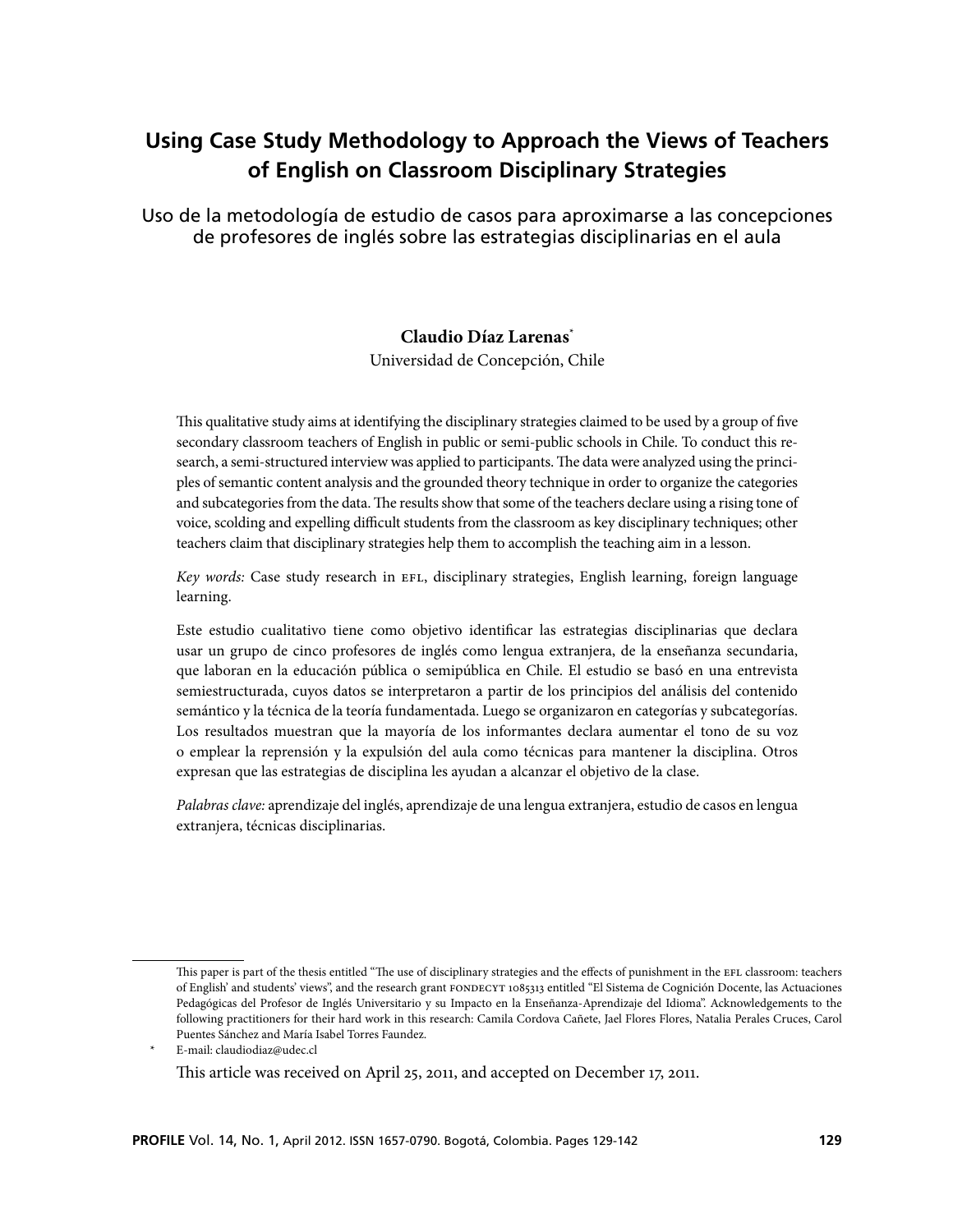### Introduction

The mere fact of teaching a foreign language can be a challenge for teachers around the world. But what can even be a more difficult task to accomplish is to maintain discipline in a classroom full of high school learners. A double task is needed: to make the English learning process efficient and successful and to create a pleasant and disciplined atmosphere that allows learning to take place. As a matter of fact, because of the particular nature of the field of teaching English as a foreign language, certain conditions and disciplinary behaviors are needed to accomplish learning tasks.

To master English has become a very highly valued skill in Chile, particularly when graduates have to find a job. English is taught in primary, secondary and even tertiary education; however, it's common to hear from primary and secondary teachers of English that disruptive behavior in the classroom is a strong barrier to teaching English. In this case study, five Chilean teachers of English of public and semi-public schools were interviewed to explore the phenomenon of disciplinary strategies in the EFL classroom.

This paper is organized into five main sections: theoretical background, research design, data analysis and discussion, conclusions and pedagogical implications and references. The section below outlines the key literature we consulted to approach the issue of disciplinary strategies.

### Theoretical Background

The concept of disciplinary strategies has been widely defined by several authors worldwide (Brown, 2010; Cubero, 2004; Charles, 1999; Gootman, 2008). Socolinsky (1994), for example, defines discipline as a "set of rules established for an individual or group of people, intended to maintain order, classroom interaction and the sound development of group activities" (p. 24). Discipline

is not just a phenomenon that occurs at school but also at home, at work, or in every aspect of people's lives. For Ramo and Cruz (1997), discipline in educational centers implies a set of strategies used by teachers and provides a model of behavior to achieve learning and co-existence among students. Discipline is a crucial factor in every society as it is the starting point to achieve its goals, as such.

De Almeida (2007), in her study entitled *Discipline problems in the EFL class: Is there a cure*? states that discipline is a key issue for learning and teaching to be effective. In her action-research project she claims that "above all, we should value students as individuals and show them they are capable of going beyond their perceived limitations. We should also help them to understand that they are responsible for building up the learning atmosphere by contributing their share to the learning process" (p. 12). Lorduy (2008) in her study *Pre-service English teachers' beliefs about discipline at Universidad de Cordoba* declares that "beliefs about discipline are important predictors of classroom actions. Self-efficacy beliefs are determinant in the way teachers approach their capacity to organize and execute action in the class" (p. 136). Sali (2011) in her study *An inquiry into EFL teachers' and learners' perspectives on classroom discipline* concludes that for Turkish EFL teachers and learners, the teacher is the one and only mighty figure in the classroom.

Lewis, Romo, Qui and Katz (2005) also report that teachers' disciplinary strategies are related to a number of factors, including students' ages and sex. Their paper on *Teachers' classroom discipline in Australia, China and Israel* claims that "lack of discipline ranks within the first two most serious problems confronting the public schools today" (p. 1).

Discipline becomes a problem when it does not exist. Ur (1996), for example, points out that "although the immediate responsibility for the maintenance of classroom discipline in most situ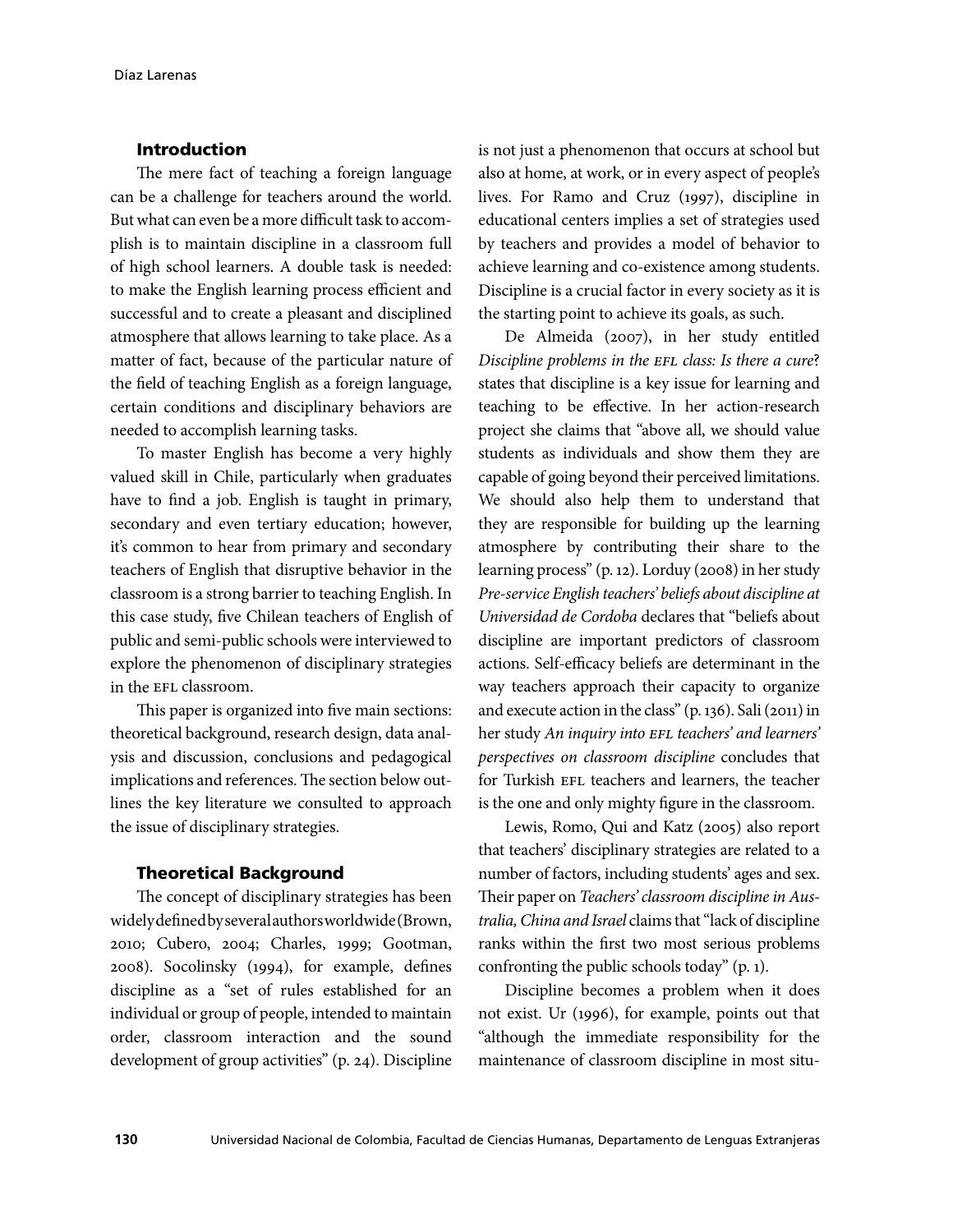ations is the teacher's, the ultimate goal is to reach the point where learners take on or at least share this responsibility" (p. 264). When misbehavior arises in class or even before it appears, it is good for teachers to know what to do or how to manage the conflicting situation. Teachers can certainly use a variety of disciplinary strategies to manage disruptive behavior in the classroom, and the best way to control it is to prevent it from happening.

Brown (2010) suggests that there is a necessity for teachers to be well-prepared in terms of disciplinary strategies to prevent the use of punishment because the application of it often has negative effects on behavior modification. McDaniel (1986) and Herr, Reid and Herr (1996) converge on the idea that experienced educators use disciplinary strategies in order to help with the difficult work that teaching is. Another problem related to discipline that may emerge in the classroom is the misuse or poor selection of disciplinary strategies. Through disciplinary strategies, the process of teaching turns out to be easier to guide because educators have the responsibility of teaching not only the academic aspects established in the curriculum, but also teaching discipline, respect for others, and respect for the school rules.

Successfully disciplined classrooms would possibly be, according to Ur (1996), those where learning takes place, that is to say, a place where the learning process is achieved successfully. As already known, this process involves the active participation of both teachers and students. It requires interaction between them, so that the learner is able to finally learn successfully.

In order to identify a disciplined classroom, Moss (2010), Oliver and Reschly (2010) and Ur (1996) suggest some of the following factors that could contribute to it: teachers' competences in classroom management, the methodologies applied, the interpersonal relationships among students and the teacher himself, the lesson planning, and of course the learner's motivation as regards the lesson. Moreover, they recommend some tips to use in the classroom when indiscipline has not yet emerged, when it is just emerging, and finally, when it has emerged. Some of these tips involve keeping in touch with the students at every moment in the classroom, dealing with discipline very quietly and calling their attention individually; in other words, never take problems personally. This means not to let the student pull the teacher into personal conflict.

The American Board for Certification of Teacher Excellence (2007) defines disciplinary strategies as all the tools used by a teacher to obtain and maintain discipline in the classroom. Such tools may be "employing the evil eye, asking the students to stop misbehaving (…) moving to or stand in close proximity to the troublesome student (…) tell the students to remain, once class is over (…) call parents (…) moving the student's seat, assigning non-physical punishment, among others" (p. 105).

Classroom management strategies are significant in terms of organization and order for teachers and learners to achieve a sense of discipline. Maintaining order and discipline within the classroom is a difficult task to accomplish if the teacher does not have a good repertoire of rules that could help her/him prevent misbehavior rather than find ways to punish it (Oliver & Reschly, 2010). Disciplinary strategies help teachers to organize themselves in the classroom environment, to develop awareness of their teaching process, and to deal with learners' misbehavior and confront disciplinary situations (Camenson, 2007; McDaniel, 1986; Rose, 2006; Sicurelli, 2010).

### High School Learners and Discipline

A learner is any individual who is undergoing a schooling process. This means that a learner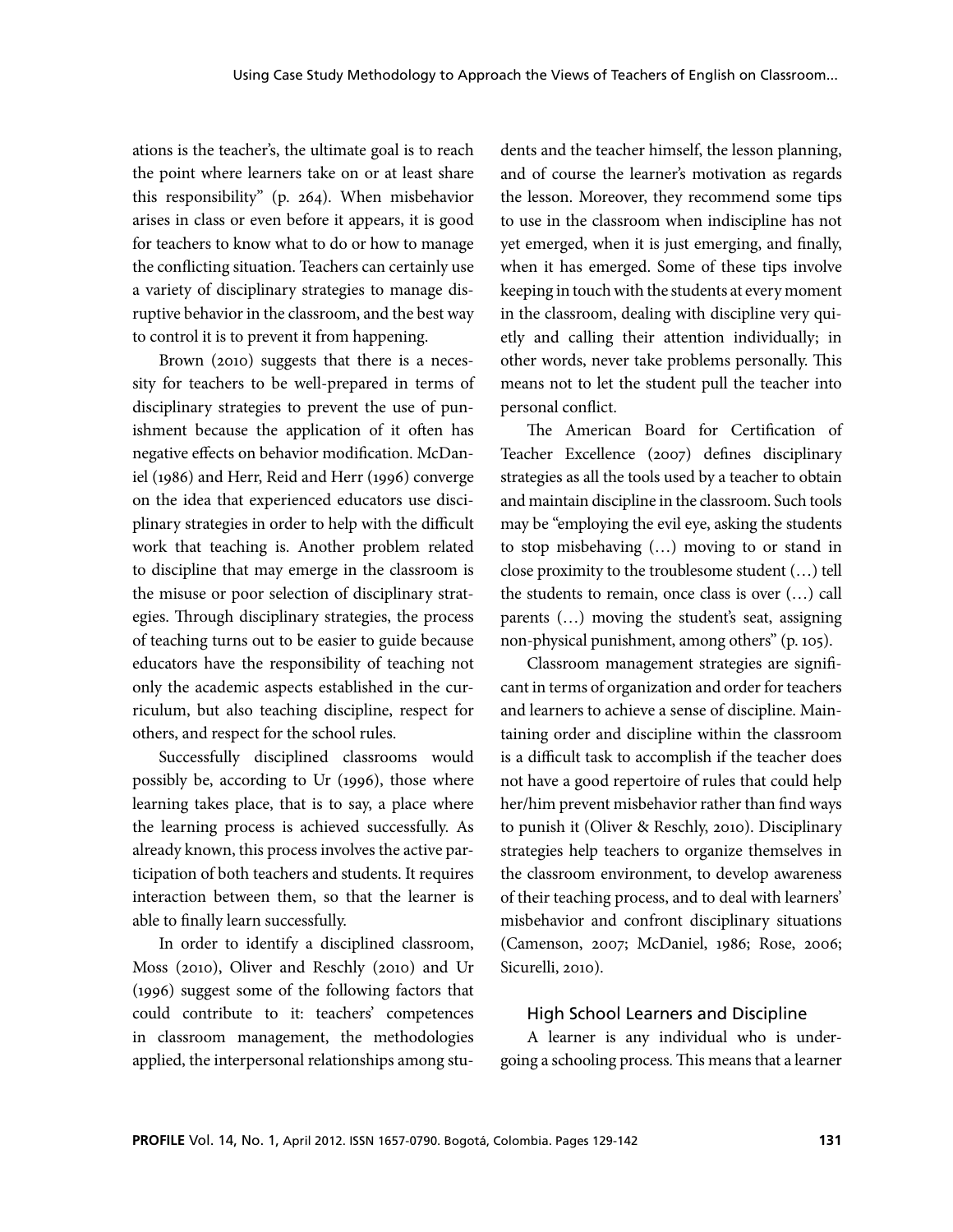could be a young child, as well as an adolescent or an adult. Muzzo and Burrows (1986) state that, based on experts of the World Health Organization, the approximate age that delimits adolescence from childhood and adulthood falls between 10 and 20 years old. Muzzo and Burrows (1986) and Williams and Burden (1997) also explain that adolescence is a period of every individual's development where several changes take place. The individual starts reaching a process of biological maturity which involves psychological and social issues and the beginning of an identification of the personality process. All of these significant changes make a major adjustment in the mental structure of students, a fact that can influence their learning process.

Harmer (2001) and Montijano (2001) claim that teaching to diverse age groups is considerably different. This is mainly because of the different psychological characteristics particular to every age group and their level of mental development. According to this position then, teaching adolescents would be one of the greatest challenges as they are going through a radical change in terms of physical and mental structures. Adolescence is a period in which teenagers start defining their personality and identity, as well as their capacity of abstraction and adaptation to the social environment that surrounds them. The changes students go through may affect their learning process together with their behavior in classes. Harmer (2001, p. 11) also adds that "one of the recurring nightmares for teachers of adolescents is losing control". This loss of control could be due to the students' dislike of the subject, the teacher, their classmates or just because they do not feel like participating. All of these are a consequence of the well-known changes that affect an adolescent. It is of high importance then that teachers should be very aware of these psychological changes in order to be careful when dealing with adolescents and their particular needs in a classroom.

## Research Question and General Objective

Since this research aimed at understanding teachers' views on disciplinary strategies, the following question was set:

What kind of disciplinary strategies does a group of five secondary teachers of English declare to use to control discipline in the EFL classroom at four Chilean secondary schools?

### Research Design

This section describes the type of study that was conducted based on the qualitative paradigm which, according to Creswell (2003, p. 4), "is a means for exploring and understanding the meaning individuals or groups ascribe to a social or human problem"; that is to say, it is used to understand different people's beliefs, perceptions, feelings, ways of thinking, among others. Within the qualitative paradigm, this research is an interpretative case study that provides a rich and profound description of the data given by the five participants (Nunan & Bailey, 2009; Rodrigues, 2010; Sealey, 2010).

### **Participants**

In order to fulfil the research objective, a group of five secondary teachers of English, whose native language is Spanish, were interviewed to find out the main disciplinary strategies they declare they use to control their EFL classes. These participants come from either the public or semi-public educational systems. The public sector schools refer to educational establishments that are completely owned and subsidised by the state and the semipublic schools involve institutions that are privately owned, but receive a subsidy from the state based on students' class attendance. Both public and semi-public schools hold large classes, which are very likely to present disciplinary issues.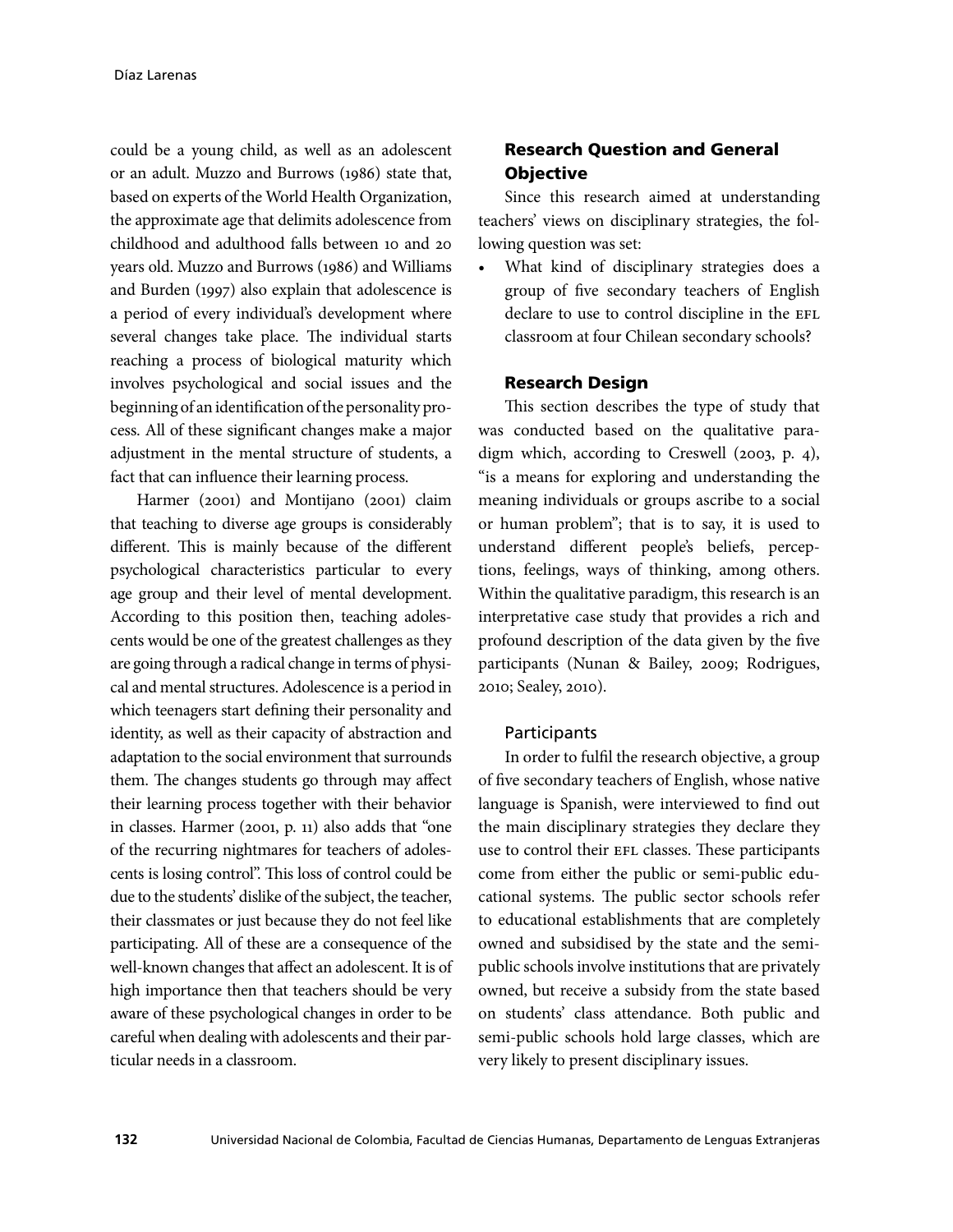The researchers who conducted this study consisted of a group of five practitioners led by a senior university professor who had done qualitative research before and was familiar with content analysis, subjectivity, triangulation and data reliability.

Five participants provided the data to conduct this study. The first participant was a 32-year-old male teacher who had 4 years of professional experience in the EFL field and worked in a semi-public school. The second participant was a 34-year old female who had 7 years of experience in the English teaching field and worked in a public school.

The third participant was a 35-year-old woman who had been working as a teacher of English for 8 years in the same public school. Participant four was a 55-year-old female teacher who had been working in the public system for over 32 years. Finally, the fifth participant was a 32-year-old female teacher who had graduated from university four years earlier and was currently working in a public school.

All of the participants graduated from the same university in Concepción, Chile. Table 1 presents a more detailed summary of the participants and their most relevant characteristics in the context of this research.

The participants in this research were also collaborating teachers who supervised teacher candidates who were doing their practicum or internship in different high schools.

#### Instrument

This research uses a semi-structured interview to examine the participants' views. According to Olabuénaga (2003) and Sealey (2010), an interview is a qualitative type of instrument based on a reflective and verbal data collection, and where an interviewer and an interviewee interact. A semi-structured interview gives us the possibility to follow topical trajectories in the conversation that may stray from the guide when necessary (Pérez, 1998).

This instrument is a seventeen open-ended question interview designed to identify the most common disciplinary strategies claimed to be used by teachers to control classroom discipline. These are some of the questions used in the protocol:

- 1. What is your own understanding of disciplinary strategies?
- 2. How do you react when misbehavior arises in your classroom?

| Participant's<br>nickname         | Genre  | Age | Year of<br>graduation | <b>University where</b><br>he/she studied | Years of<br>experience |
|-----------------------------------|--------|-----|-----------------------|-------------------------------------------|------------------------|
| Participant Nº 1: Javier          | Male   | 32  | 2005                  | Universidad de Concepción                 | 4                      |
| Participant N° 2: Sandra          | Female | 34  | 2000                  | Universidad de Concepción                 |                        |
| Participant N° 3: Gina            | Female | 35  | 2001                  | Universidad de Concepción                 | 8                      |
| Participant $N^{\circ}$ 4: Teresa | Female | 55  | 1968                  | Universidad de Concepción                 | 32                     |
| Participant $N^{\circ}$ 5: Silvia | Female | 32  | 2006                  | Universidad de Concepción                 | 5                      |

**Table 1.** Participants' Professional Characteristics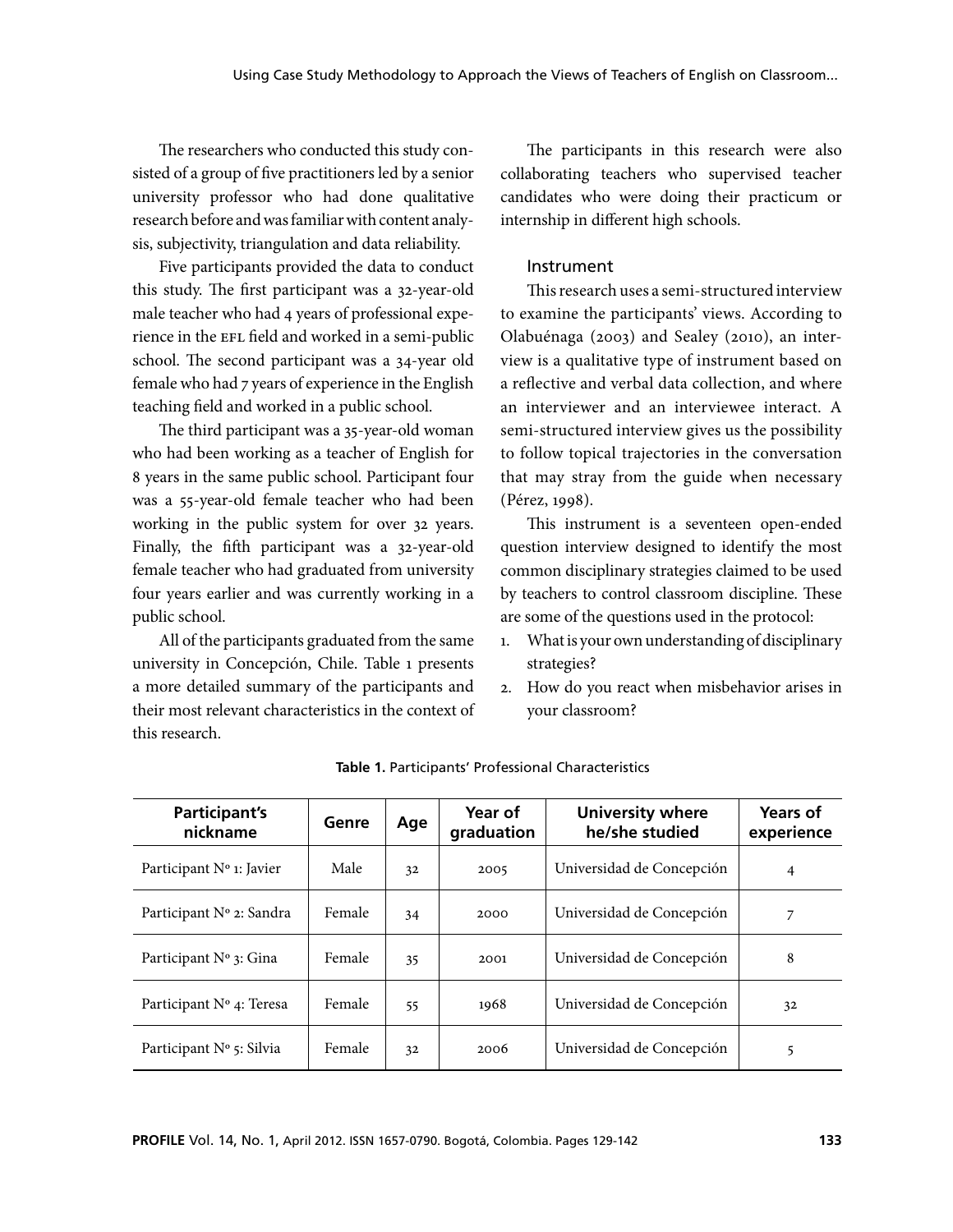3. What are your reasons for using disciplinary strategies when dealing with misbehavior?

The instrument was externally validated by a group of five university teachers who read and analyzed the interview to see if it matched the research question and objective. The five reviewers gave feedback and suggestions on the instrument to finally create a semi-structured interview capable of collecting reliable and meaningful data.

### Procedure

After having defined the participants' selection criteria, the interviewer visited the schools to start the data collection. They were selected on the basis of their time availability and willingness to take part in the research. Once in the school, they were isolated in a private room where they were explained what the interview was like and the procedure they would follow. The interviewer would also clarify any questions, if necessary, while applying the instrument. Then the interviews were conducted in English with occasional interruptions due to clarification matters. The process of applying each semi-structured interview to the participants took roughly 25 to 30 minutes per person.

A semantic content analysis and a Grounded Theory screening of all the responses were conducted to identify categories and subcategories to describe the content (Trinidad, Carrero, & Soriano, 2006). Content analysis investigates the thematic content of text and serves as a basis of inference (Dean-Brown & Rodgers, 2002; Herzog, 1996; Merriam 1998; Sabino, 1996). Initially, manual coding of each response was conducted to identify words, phrases, or word-phrase clusters for the purpose of this analysis. Preliminary categories were modified and refined jointly by the researchers based on the data. The steps used during data analysis for this study (Creswell, 2003; Pérez, 1998; Ruiz, 1996; Sandín, 2003; Sealey, 2010; Stake, 1999) are described next.

- *Level 1 (data segmentation)*. To bring meaning, structure, and order to these data, the entire data set was first segmented based on the research question and the nature of the data.
- Level 2 (initial coding). Codes were identified based on the results of the initial open coding. These initial categories were generated from participants' original responses and discrepancies in labels were resolved through negotiation between the researchers. A constant comparison approach was used during the initial coding.
- Level 3 (categorizing). To identify the relationship among the initial codes, the researchers compared the coding labels to the related literature.
- *Level 4 (exploring relationships)*. In this study, each response was linked to each dimension.

### Data Triangulation

To validate the findings, researcher triangulation was used to make the final results more reliable (Rodrigues, 2010). The process of triangulation took several and constant revisions in order to end with meaningful and accurate information for this research. The data were constantly reduced, coded, described, interpreted, compared and saturated.

### Data Analysis and Discussion

Table 2 shows the dimension of disciplinary strategies.

### Category 1: Definition of Disciplinary Strategy

The first category to be analyzed is the definition of disciplinary strategy where two different conceptions came from the teachers. On the one hand, disciplinary strategies are regarded as techniques to maintain good behavior in the classroom and, on the other, they are viewed as ways to achieve the lesson aim. The participants below stated the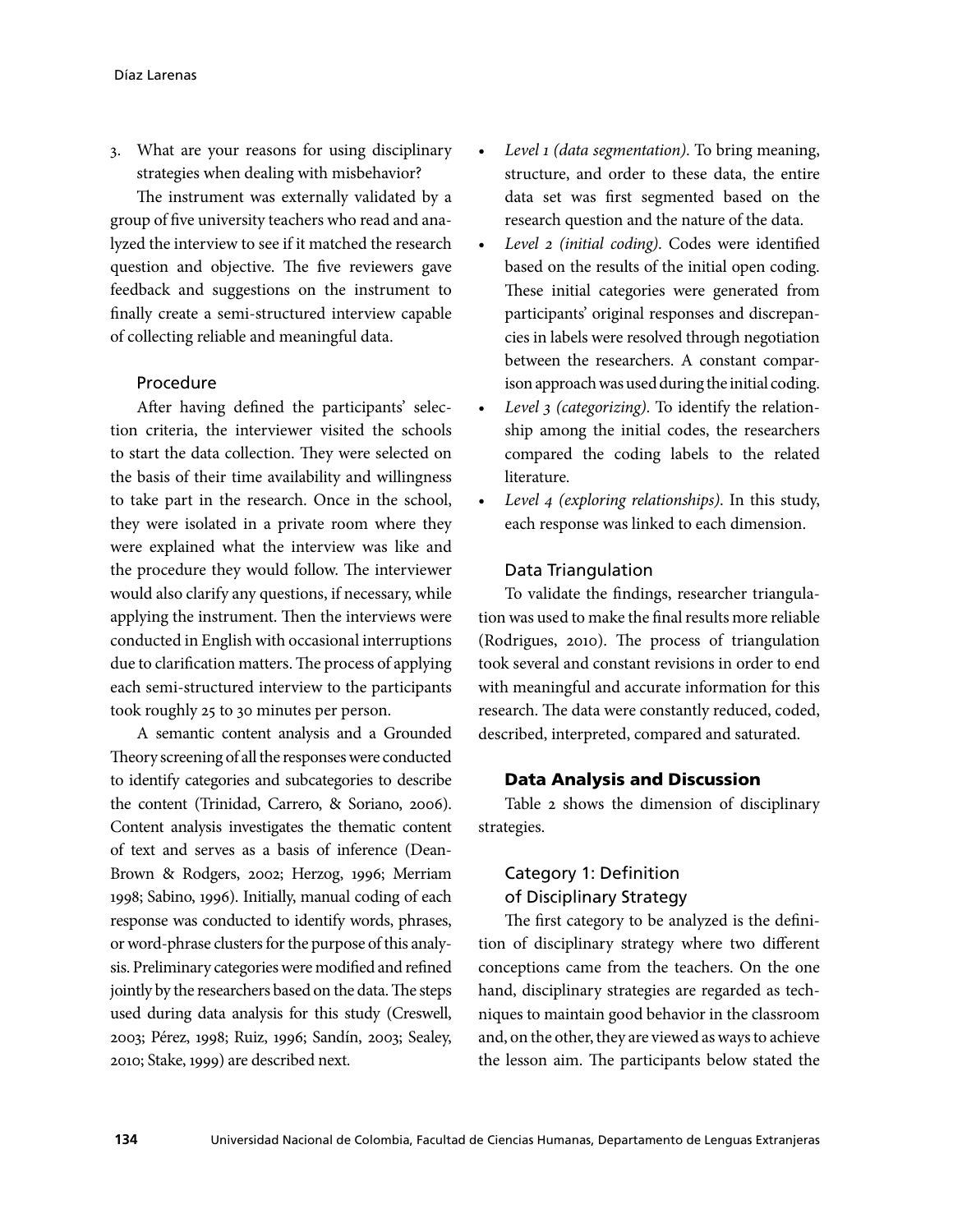| Category                                                                | <b>Subcategory</b>                                                                                                                                                                                                                                                                                                                                                                                                                                                                                                                                                                                                                                                                                                                                                                       |  |  |
|-------------------------------------------------------------------------|------------------------------------------------------------------------------------------------------------------------------------------------------------------------------------------------------------------------------------------------------------------------------------------------------------------------------------------------------------------------------------------------------------------------------------------------------------------------------------------------------------------------------------------------------------------------------------------------------------------------------------------------------------------------------------------------------------------------------------------------------------------------------------------|--|--|
| Definition of disciplinary strategy                                     | Techniques to maintain good behavior in the<br>$\bullet$<br>classroom<br>Strategies or ways to achieve the main aim of<br>$\bullet$<br>a lesson                                                                                                                                                                                                                                                                                                                                                                                                                                                                                                                                                                                                                                          |  |  |
| Teacher's reaction towards a disciplinary problem                       | Help to solve the disciplinary problem<br>$\bullet$<br>Raising of tone of voice<br>$\bullet$<br>Show a positive attitude towards difficult students<br>$\bullet$<br>Request for help from the school inspector<br>$\bullet$<br>Give the difficult student a failing mark<br>$\bullet$<br>Give extra points for behaving well<br>$\bullet$<br>Reprimand the difficult student<br>$\bullet$<br>Expel the difficult student from the classroom<br>$\bullet$<br>Register a written warning in the student's personal<br>$\bullet$<br>record<br>Make students develop self-reflection towards bad<br>$\bullet$<br>behavior<br>Call parents for an interview<br>$\bullet$<br>Hold a conversation with the student<br>$\bullet$<br>Confiscate the disruptive item from the student<br>$\bullet$ |  |  |
| Effectiveness of teacher's disciplinary strategies                      | Most-of-the-time effectiveness<br>$\bullet$<br>Uncertainty of strategy effectiveness<br>$\bullet$                                                                                                                                                                                                                                                                                                                                                                                                                                                                                                                                                                                                                                                                                        |  |  |
| Reasons for students' misbehavior and teachers'<br>disciplinary actions | Disrespect on students' part<br>$\bullet$<br>Hyperactive students<br>$\bullet$                                                                                                                                                                                                                                                                                                                                                                                                                                                                                                                                                                                                                                                                                                           |  |  |

**Table 2.** Categories and Subcategories for the Disciplinary Strategies Dimension

following about disciplinary strategies when they were interviewed.

Sandra: For me disciplinary strategies are techniques teachers can use to conduct a class in an orderly way.

Teresa: Disciplinary strategies are different ways one turns to when you have to control the class to achieve the lesson aim and cover the contents.

It can be said that the concept of disciplinary strategies is understood similarly by the teachers of both public and semi-public schools. This could be due to the fact that all of the participants did their undergraduate training at the same university; therefore, they shared a common curriculum that engaged them in similar academic tasks and experiences, which may be influencing their similar views on disciplinary strategies. Besides, public and semi-public schools provide strikingly similar work environments that are characterized by large classes, sporadic teacher training and lack of time for teachers to engage in professional development.

The participants' responses match what the literature review states about considering disciplinary strategies as a set of rules intended to maintain order and the development of group activities (Socolinsky, 1994); however, their responses do not seem to reveal any reference to other educational objectives such as how disciplinary strategies could eventually help to foster classroom interaction, interpersonal relationships and learner motivation as Moss (2010), for example, points out in the theoretical background section.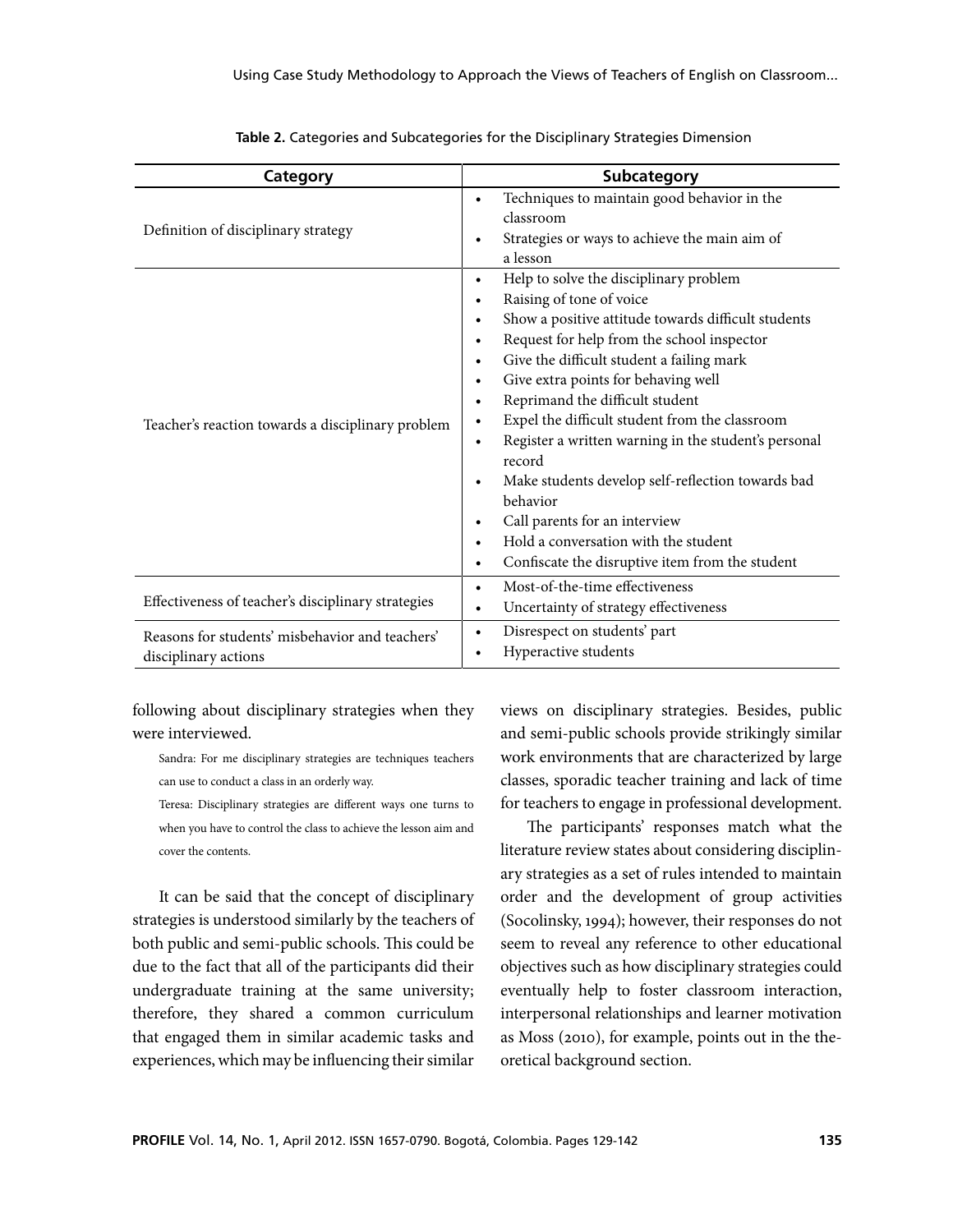It can also be thought that these participants have gone a step further when they mention that the implementation of effective disciplinary strategies allows teachers to accomplish their teaching aim in a lesson because they do not just adhere to the obvious definition that disciplinary strategies only help to maintain order and control in the classroom. Figure 1 represents the different definitions provided by the participants.

### **Figure 1.** Teachers' Definition of Disciplinary **Strategies**



# Category 2: Teachers' Reaction Towards a Disciplinary Problem

The second category to be analyzed is teachers' reactions towards a disciplinary problem. Within this category, the participants provided 13 different associated subcategories. The majority of the participants agree that when running into a disciplinary problem, they try to solve the conflict usually by raising their tone of voice or by showing a positive attitude towards the difficult students. As has been stated by McDaniel (1986) and Moss (2010), teachers may use different tools to control disciplinary issues such as intimidating eye contact, a demand for students to quit misbehaving or a change in seating arrangement.

Needless to say, it might not be necessary to use all of these disciplinary strategies at once, but rather consider the nature of the disciplinary problem to decide on the strategy to be used. If it is an issue that might require more help to be solved than usual, it is possible to use a wide variety of

disciplinary strategies, but if the issue has a more complex nature, teachers would often request the school inspector's help.

Teachers' reactions such as giving the difficult students a failing mark, giving them extra points for behaving well, reprimanding them severely for being rude and expelling them from the classroom when they behave badly are considered, by the participants, as negative reactions on the part of the teacher. The quote below, from one of the participants, illustrates this point.

Silvia: I do not like to reprimand or expel my students from the classroom. That is not good. I do not give them low marks for misbehavior either… those are negative actions.

Nonetheless teachers claimed not to like using punitive methods and consider those negative. Some of them listed them among their strategies. Many of these teachers' reactions are associated with a behaviorist teaching model that aims at producing control, authority and obedience rather than asking learners to be accountable for their personal actions. The reactions Silvia mentions might occur due to the teachers' lack of teaching experience to control the class, old-fashioned thoughts on discipline that associate marks with good behavior or lack of patience on the part of the teacher. It is worth clarifying at this point of the discussion that teachers' reactions toward an act of indiscipline is contextually and culturally bound, that is to say, societies build their own codes of discipline and strategies to approach it; therefore, what may be a right way or procedure to deal with rowdy behavior in one country may not be in another.

Teachers' positive reactions towards an act of indiscipline are based on the importance of conversing with students to solve a conflict. Because of this, teachers must always show a calm attitude towards situations that have gotten out of control, paying special attention to the physiological and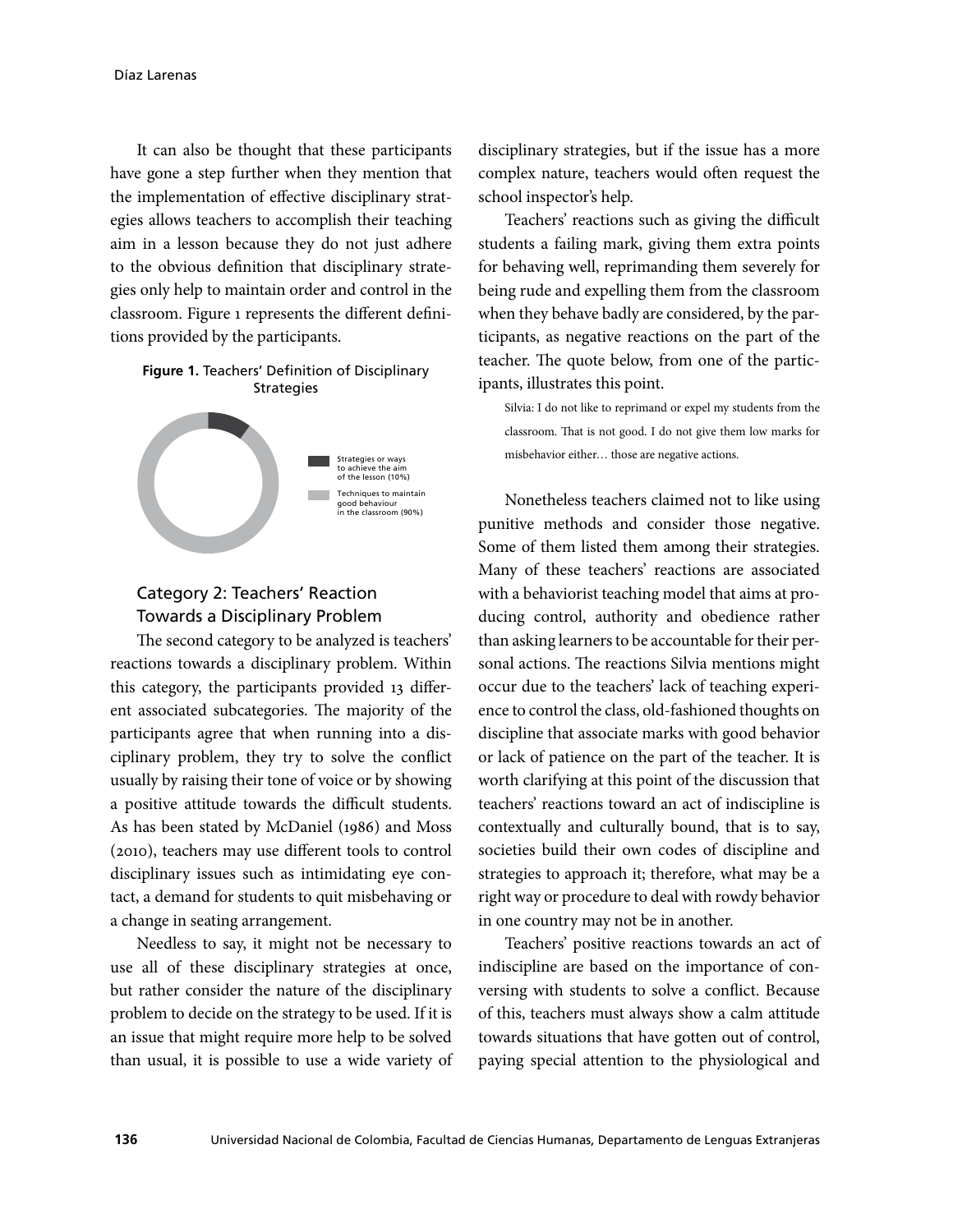physical characteristics of the learner they teach. Javier, one of the participants, states the following:

Javier: To talk, to have a conversation with unruling students… this helps a lot to solve a problem…I believe teachers must be calm when dealing with misbehavior.

As stated by Muzzo and Burrows (1986), adolescence is a period of every individual's development where several changes take place. Since each student is a unique individual, he/she goes through a series of different physiological changes that affect him/her not only at school, but also in every aspect of his/her life. Having a positive attitude towards difficult students may benefit the creation of a smooth atmosphere between teachers and their students, facilitating discipline in the classroom. The following quotes extracted from the interviews illustrate the ideas expressed in this paragraph.

Sandra: I like to build a pleasant atmosphere when I teach. I don't like to treat difficult students badly.

Gina: Classroom atmospheres are crucial to have good discipline in the classroom.

Interestingly enough, participants seem to share the same ideas about the concept of disciplinary strategies. This concept has to do with getting students aware of the fact that their disruptive behavior is affecting the flow of the lesson and that they want that behavior not to appear again. Participants, for instance, give difficult students a written warning in their personal record or confiscate a student's personal item. For several researchers and authors (Charles, 1999; Gootman, 2008; McDaniel, 1986), those strategies are not always effective since they imply that the teacher has the ultimate power in the classroom and that the learner is a passive recipient.

Besides, according to the participants' responses, raising their tone of voice is the most used strategy to maintain discipline. If this strategy does not work, they use another type of strategy that is, generally, talking directly to the students or calling on their parents for an interview. The following fragments give more insight on this issue.

Javier: To draw their attention, I interrupt them, call them by their names and ask them to stop doing what they are doing. Silvia: I usually tell them that they are interrupting the lesson.

In Figure 2, teachers' reactions towards a disciplinary problem are represented to show the frequency of different strategies teachers use to face a disciplinary issue in the classroom.

#### **Figure 2.** Teachers' Reaction towards a Disciplinary Problem



## Category 3: Effectiveness of Teachers' Disciplinary Strategies

For Sali (2011), disciplinary strategies turn out to be ineffective if teachers assume that they are the only ones who can set the classroom rules. This view is incompatible with the premises of learner-centered teaching. One of these premises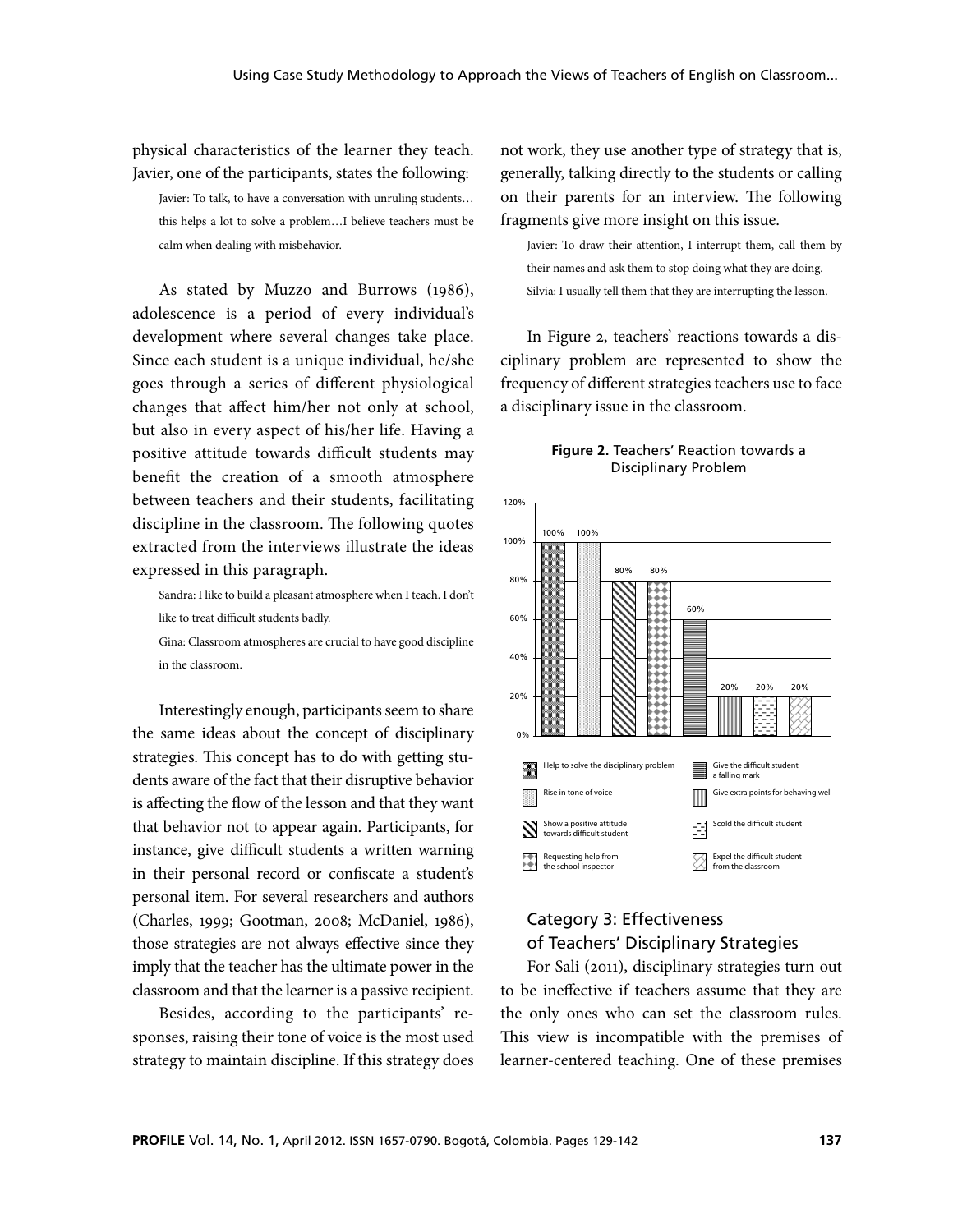recommends that teachers should create opportunities for the negotiation of learning and teaching perspectives on classroom happenings. One of the participants in this study accords strongly with the issue of negotiation between teachers and students, as the quote below states:

Gina: At the beginning of each year I usually negotiate classroom rules. I like students to see they have something to say about discipline.

Most of the time teachers who participated in this study consider the application of certain disciplinary strategies to control the class as effective; however, they also admit that an array of different strategies is usually needed to maintain discipline because every student reacts differently to the strategy applied. For some disruptive learners, certain strategies are more effective than others. Moreover, for some teachers, the uncertainty of what strategies to use to face a disciplinary issue may have its origin in their lack of self-confidence when dealing with discipline (Brown, 2010; Herr et al., 1996). The extracts below show teachers' opinions about the effectiveness of disciplinary strategies.

Sandra: Disciplinary strategies sometimes work, sometimes don't. It really depends on the group of students. Some students change their attitude, others don't.

Figure 3 shows participants' perception of disciplinary strategies effectiveness.



#### **Figure 3.** Participants' Perception of Disciplinary Strategies Effectiveness

# Category 4: Reasons for Students' Misbehavior and Teachers' Disciplinary Actions

Indiscipline is certainly present in all different educational realities –public, semi-public and private– and teachers must deal with it every single day in their schools. It is no surprise then that participants have five important reasons to explain students' misbehavior, leading them to disciplinary actions.

Figure 4 illustrates the reasons participants give for students' misbehavior in the English lesson:





(1) some of their students respect neither each other nor the teacher. This situation may be generated as a consequence of the increasing presence of bullying among learners, students' immaturity level, and social issues that learners start experiencing at home and, subsequently, at school. (2) The increasing presence of hyperactive students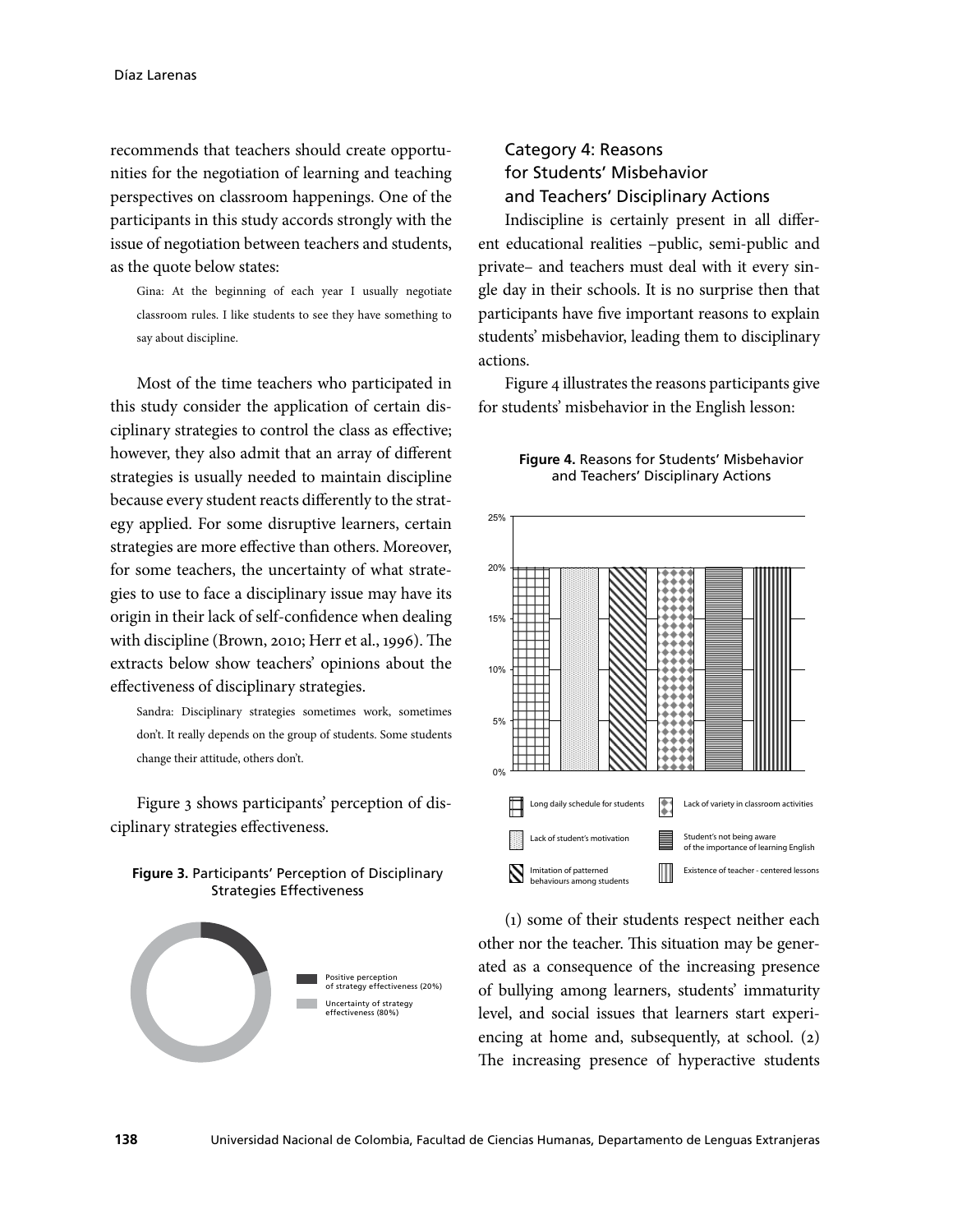who require a great deal of attention on the part of the teacher. These students show rather impulsive behaviors since they let their feelings take control over their actions inside and outside the classroom and it is difficult for them to stay focused on the class and on the teacher, generating conflicting situations. (3) Students' lack of guidance at home. These three reasons might lead teachers to feel forced to use disciplinary strategies so that they can create a productive working environment. The following quotes illustrate the three points just explained.

- Teresa: Disciplinary strategies are a must in the classroom. Some students are very immature, they have social issues, they do not respect anybody, they are constantly bullying others.
- Javier: I need to use disciplinary strategies, because my students come from homes in which there is no discipline.
- Sandra: Every year we happen to have more hyperactive students…I don't know what is happening, but it is hard for me to control those students.

A fourth reason that teachers mention has to do with long daily schedules for students, which in relation to what teachers state, depends very much on the type of school they attend: public or semipublic. Semi-public schools have more class hours because students must enroll in extracurricular activities for the benefit of their personal development. Students may often misbehave due to the timetable in which English is taught during their daily schedule, that is, very early in the morning or late in the afternoon when they are generally sleepy or tired. The issue of long school schedules is reported by the following participant.

Silvia: To keep a student from 8 am to 5 pm at school is exhausting and this is clearly a cause for misbehavior.

The fifth reason teachers report to explain students' rowdy behavior in the English lesson is the status of the subject in the whole curriculum. English is unfortunately viewed as a less important subject than others like maths or Spanish (Díaz, Martínez, Roa & Sanhueza, 2010). This is partly explained by the fact that Chile is a Spanishspeaking country very much isolated from English speaking environments. This issue is pointed out by the following participant:

Silvia: English is not important for the students. All the other subjects are far more important for them.

### Conclusions and Pedagogical Implications

Discipline is not only useful, but also an essential issue inside the classrooms because there is a close relationship between discipline and the way it affects learning: the former plays an important role in the classroom environment, which is clearly one relevant factor in the English teaching and learning process. When teaching a foreign language, teachers often have to face and deal with the most unimaginable and different sorts of difficulties that might arise in the classroom and without doubt these situations may affect the learning process.

Teachers have an essential role when facing discipline and it is an important task for them to look for the most suitable and appropriate tools or strategies. It is also crucial to apply these strategies in the right time and place, thus the correct use of disciplinary strategies could enable teachers to control the class and overcome misbehavior on the students' part. As a result of this, teachers and students can take advantage as much as possible of the available time in class and, therefore, attempt to succeed in the challenge of learning a foreign language.

The participants' conceptualization of disciplinary strategies stresses both the role that these strategies play in maintaining discipline in the classroom and in accomplishing the lesson objective. This leads one to think that disciplinary strategies should be an essential component of teacher preparation programs. These programs should focus on three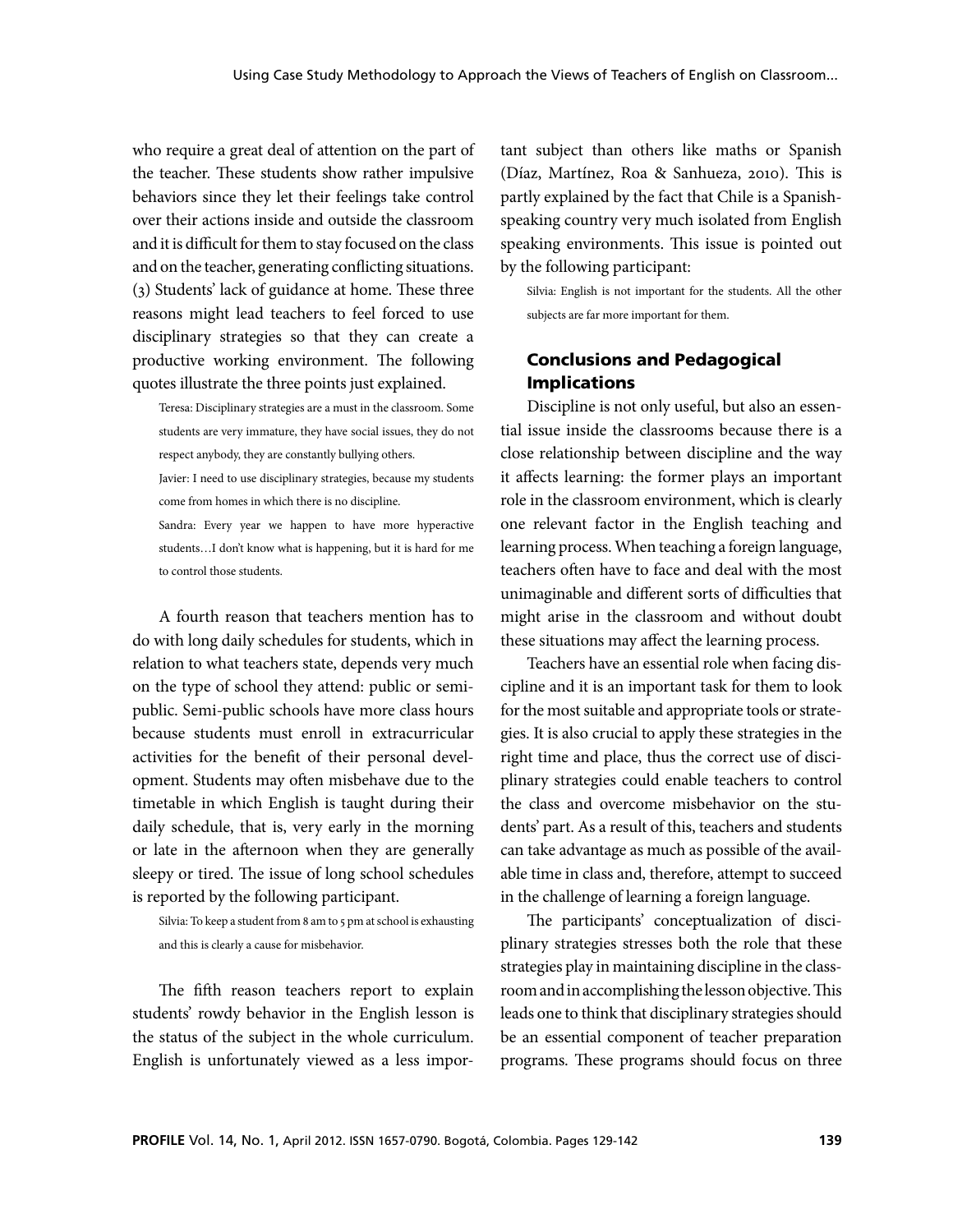key components to empower future teachers to deal with classroom discipline effectively: (1) classroom management skills, (2) field experiences for future teachers to try out those skills and (3) opportunities for reflections on classroom misbehavior issues.

The participants of this study show an array of disciplinary strategies that they employ when they have to deal with indiscipline in the classroom or rowdy students; however, it is observed that most of these strategies are teacher-centered and more inclined toward a behaviorist model of teaching that does not give space to students' contribution to the learning process. The understanding that students are also responsible for building up the learning atmosphere is central to getting disciplinary strategies to work in the classroom. The establishment of disciplinary strategies should be a collective and democratic exercise between teachers and students. This way, students become more aware of their share and responsibility for keeping a good working atmosphere. In the end, what matters is to break the idea that the teacher is the one and only mighty figure in the classroom as Sali (2011) pointed out in the theoretical background.

Ur (1996, p. 264) mentions that "although the immediate responsibility for the maintenance of classroom discipline in most situations is the teacher's, the ultimate goal is to reach the point where learners take on or at least share this responsibility". Students really need to develop autonomy and self-awareness as regards how they behave in the classroom, to think about their behavior as well as the reasons that cause indiscipline. This is certainly a task that both teachers and students have to work on so that the objective of the class as well as discipline maintenance can be achieved.

Besides, the students' inability to see the importance of learning a foreign language may be influenced by teacher-centered lessons in which

teachers do not focus on students' language needs, but only on giving their lecture during the whole class time without noticing students' lack of motivation; therefore, students start misbehaving during the English lesson.

It is also of great importance for teachers to monitor how effective the disciplinary strategies they utilize are because the use of actions to control discipline on the part of the teacher should not be understood as punitive and negative behaviors by the students. Teachers' use of disciplinary strategies should not affect teacher-student rapport or create an unfriendly, threatening classroom atmosphere. The use of action research appears as a possible tool for teachers to explore and research the difficulties that indiscipline poses in each classroom and the causes for students to misbehave. After all, each classroom is a unique world; therefore, there is not a single answer for approaching indiscipline, its causes and consequences.

When it comes to the reasons that the participants give for using disciplinary strategies, they refer to a worldwide issue that has to do with students' understanding of what respecting each other means. Misbehavior very often arises because of students' disrespect toward others. The interesting thing to find out in future research is what pushes students not to respect others and why the number of hyperactive students is increasing every day in schools. Bullying turns out to be another important issue that is at the heart of discussion today and is worth researching. Teachers and students should look into bullying critically so as to make everybody in this society more aware of how crucial tolerance, respect and communication are to avoid bullying.

Finally, Grossman (2004), in an attempt to help teachers deal with unruly students, suggests that teachers should stress internal, not external control and intrinsic, not extrinsic motivation because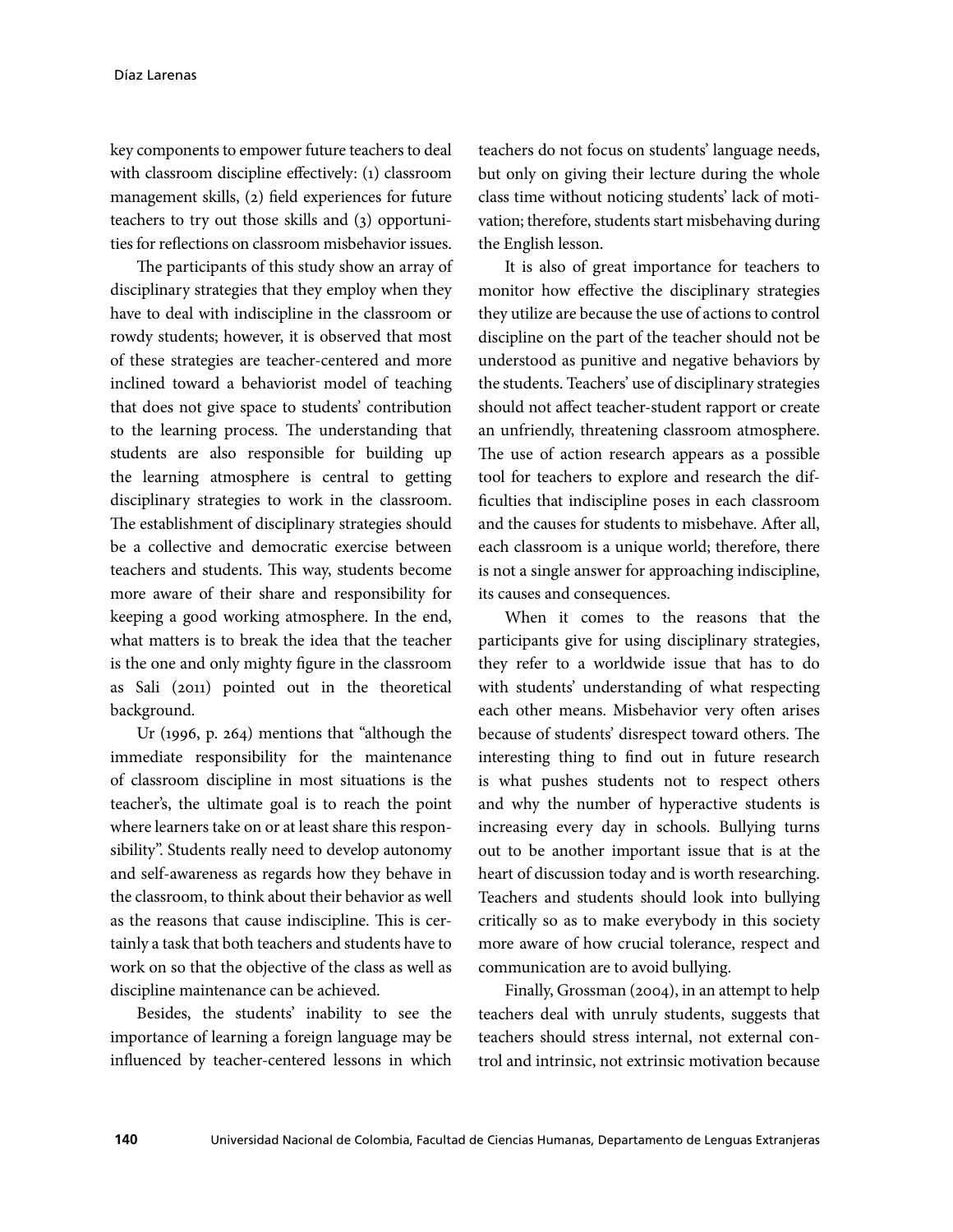when these students exercise their self-control, they improve their relationships with others. Moreover, the use of certain motivational techniques helps students become more able to account for their own actions and accept the impact their actions may play in evoking responses from others.

### References

- American Board for Certification of Teacher Excellence (2007). *Classroom management: techniques for addressing student discipline problems part II.* Retrieved from http://www.abcte.org/files/previews/ preptoteach/s5\_p1.html
- Brown, A. (2010). Classroom management: Punishment versus discipline. Retrieved from http://www.ehow. com/facts\_5875823\_classroom-management\_-punishment- vs\_-discipline.html
- Camenson, B. (2007). *Opportunities in teaching English to speakers of other languages.* New York, NY: McGraw Hill Press.
- Charles, C. (1999). *Building classroom discipline.* New York, NY: Longman Press.
- Creswell, J. (2003). *Research design. Qualitative, quantitative and mixed methods and approaches.* London: SAGE Publications.
- Cubero, C. (2004). La disciplina en el aula: reflexiones en torno a los procesos de comunicación. *Revista electrónica Actualidades Investigativas en Educación*, *4*(2), 2-40. Retrieved from http://redalyc.uaemex.mx/pdf/ 447/44740202.pdf
- De Almeida, D. (2007). Discipline problems in the EFL class: Is there a cure? *PROFILE Issues in Teachers' Professional Development*, *8*, 1-13.
- Dean-Brown, J., & Rodgers, T. (2002). *Doing second language research*. Oxford: Oxford University Press.
- Díaz, C., Martínez, P., Roa, I., & Sanhueza, M. (2010). Una fotografía de las cogniciones de un grupo de docentes de inglés de secundaria acerca de la enseñanza y aprendizaje del idioma en establecimientos educacionales públicos de Chile. *Revista Folios*, *31*(1), 69-80.
- Gootman, M. (2008). *The caring teacher's guide to discipline: Helping students learn self-control, responsibility and respect*. California: Corwin Press.
- Grossman, H. (2004). *Classroom behavior management for diverse and inclusive schools.* Maryland: Rowman and Littlefield Publishing Group.
- Harmer, J. (2001). *The practice of English language teaching*. London: Longman.
- Herr, D., Reid, L., & Herr, S. (1996, April). *Training teachers for troubled times*. Paper presented at the Annual Convention of the Council for Exceptional Children  $(74<sup>th</sup>)$ , Orlando, FL. Retrieved from http://www.eric.ed.gov/ PDFS/ED395406.pdf
- Herzog, T. (1996). *Research methods in the social sciences.* New York, NY: Harper Collins.
- Lewis, R., Romo, S., Qui, X., & Katz, Y. (2005). Teachers' classroom discipline in Australia, China and Israel. *Revista Teaching and Teacher Education*, *21*(1), 729-741.
- Lorduy, D. (2008). *Pre-service English teachers' beliefs about discipline at Universidad de Cordoba.* (Unpublished master's thesis). Fundación Universidad del Norte, Bogotá.
- McDaniel, T. (1986). *A primer on classroom discipline: Principles old and new*. Boston: Phi Delta Kappan Press.
- Merriam, S. (1998). *Qualitative research and case study applications in education*. San Francisco: Jossey-Bass Publishers.
- Montijano, M. (2001). *Claves didácticas para la enseñanza de la lengua extranjera*. Málaga: Aljibe.
- Moss, L. (2010). Classroom management & punishment. Retrieved from http://www.ehow.com/facts\_7628849\_ classroom-management-punishments.html
- Muzzo, S., & Burrows, R. (1986). *El adolescente chileno: características, problemas y soluciones.* Santiago: Editorial Universitaria.
- Nunan, D., & Bailey, K. (2009). *Exploring second language classroom research. A comprehensive guide*. Boston: Heinle.
- Olabuénaga, J. (2003). *Metodología de la investigación cualitativa*. Madrid: Universidad de Deusto Press.